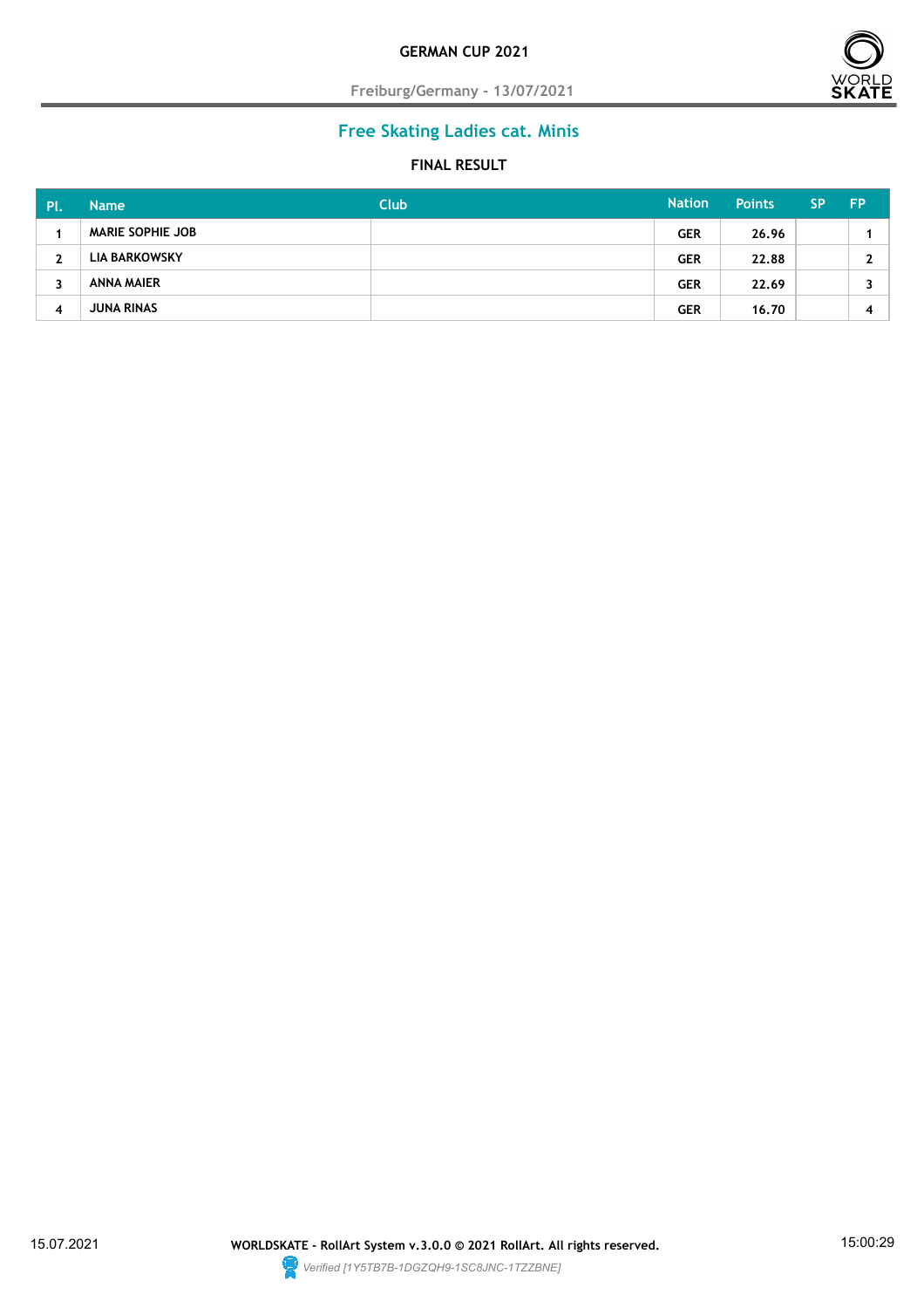

**Freiburg/Germany - 13/07/2021**

# **Free Skating Ladies cat. Cadets**

| Pl.            | <b>Name</b>             | <b>Club</b> | <b>Nation</b> | <b>Points</b> | <b>SP</b>    | <b>FP</b> |
|----------------|-------------------------|-------------|---------------|---------------|--------------|-----------|
| 1              | <b>CECILIA BAMBINI</b>  |             | <b>ITA</b>    | 106.78        | 1            | 2         |
| $\mathbf{2}$   | <b>MARTINA STEFANI</b>  |             | <b>ITA</b>    | 99.64         | $\mathbf{2}$ |           |
| 3              | <b>QUINTY VAN LARE</b>  |             | <b>NED</b>    | 71.40         | 3            | 3         |
| $\overline{4}$ | TALYA MIRIAM GUTMAN     |             | <b>ISR</b>    | 55.28         | 4            | 5         |
| 5              | AMELIE ZIMMERMANN       |             | <b>GER</b>    | 54.09         | 6            | 4         |
| 6              | <b>SAPIR MILGROM</b>    |             | <b>ISR</b>    | 51.56         | 5.           | 6         |
| $\overline{7}$ | <b>PAULA ISSELHORST</b> |             | <b>GER</b>    | 37.77         | 8            | 7         |
| 8              | <b>CLAUDIA KEYNER</b>   |             | <b>NED</b>    | 33.99         | 7            | 8         |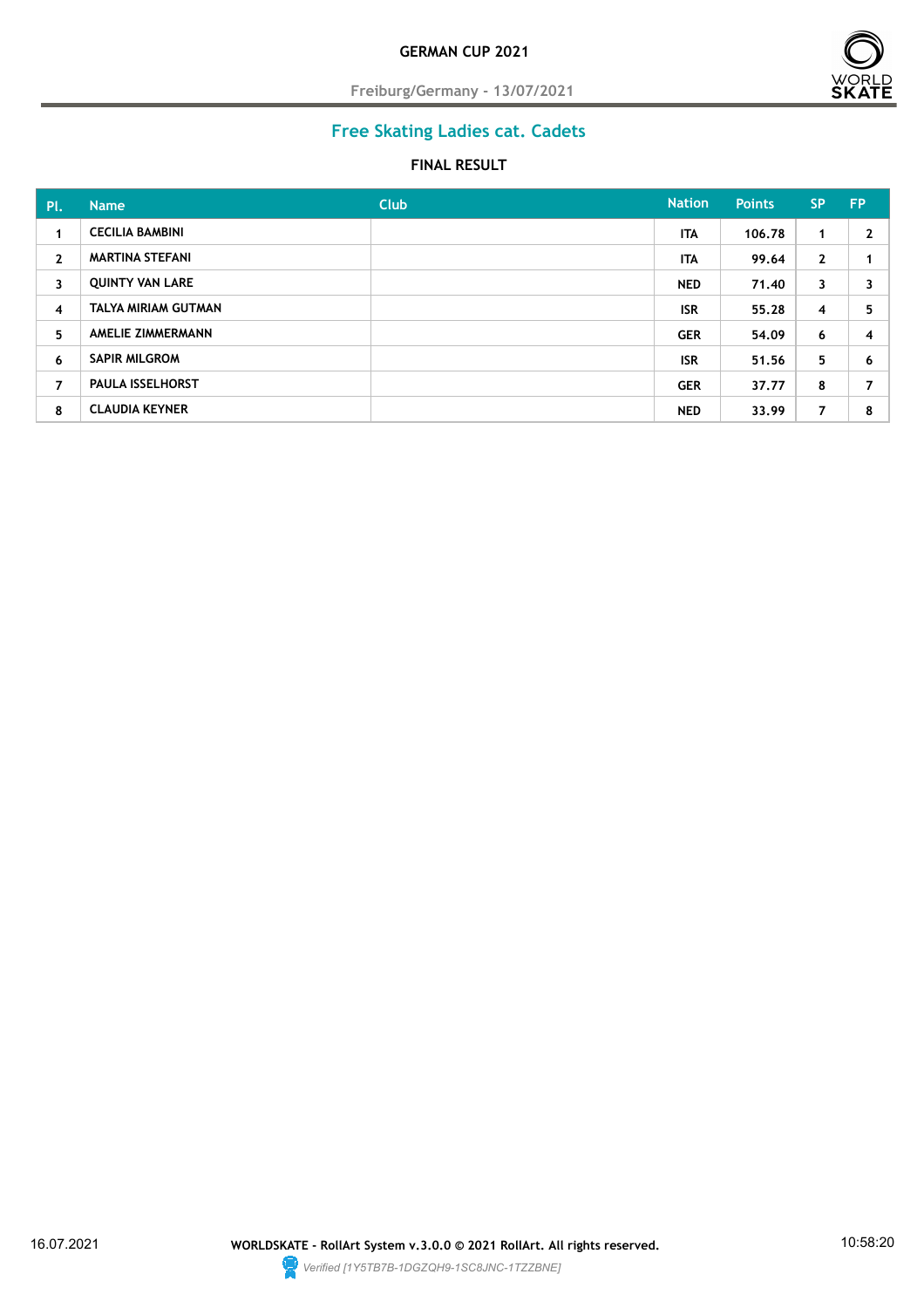

**Freiburg/Germany - 13/07/2021**

## **Free Skating Ladies cat. Espoire**

| Pl.            | <b>Name</b>               | <b>Club</b> | <b>Nation</b> | <b>Points</b> | <b>SP</b>    | <b>FP</b> |
|----------------|---------------------------|-------------|---------------|---------------|--------------|-----------|
| 1              | <b>EMMA LUISA MEYER</b>   |             | <b>GER</b>    | 68.98         | 1            |           |
| $\mathbf{2}$   | <b>COLEEN FOX</b>         |             | <b>GER</b>    | 51.14         | 3            | 2         |
| 3              | <b>RIMAS TARHUNI</b>      |             | <b>GER</b>    | 51.14         | $\mathbf{2}$ | 3         |
| $\overline{4}$ | <b>CAROLINA KONSTANTY</b> |             | <b>GER</b>    | 41.10         | 4            | 4         |
| 5              | <b>SAHAR RAZ</b>          |             | <b>ISR</b>    | 38.15         | 7            | 5         |
| 6              | <b>TOSCA SCHAAP</b>       |             | <b>NED</b>    | 38.15         | 5.           | 6         |
| $\overline{7}$ | LUNA VAN DER WERFF        |             | <b>NED</b>    | 34.41         | 6            | 8         |
| 8              | <b>ORIAN EDELSHTEIN</b>   |             | <b>ISR</b>    | 33.16         | 8            | 7         |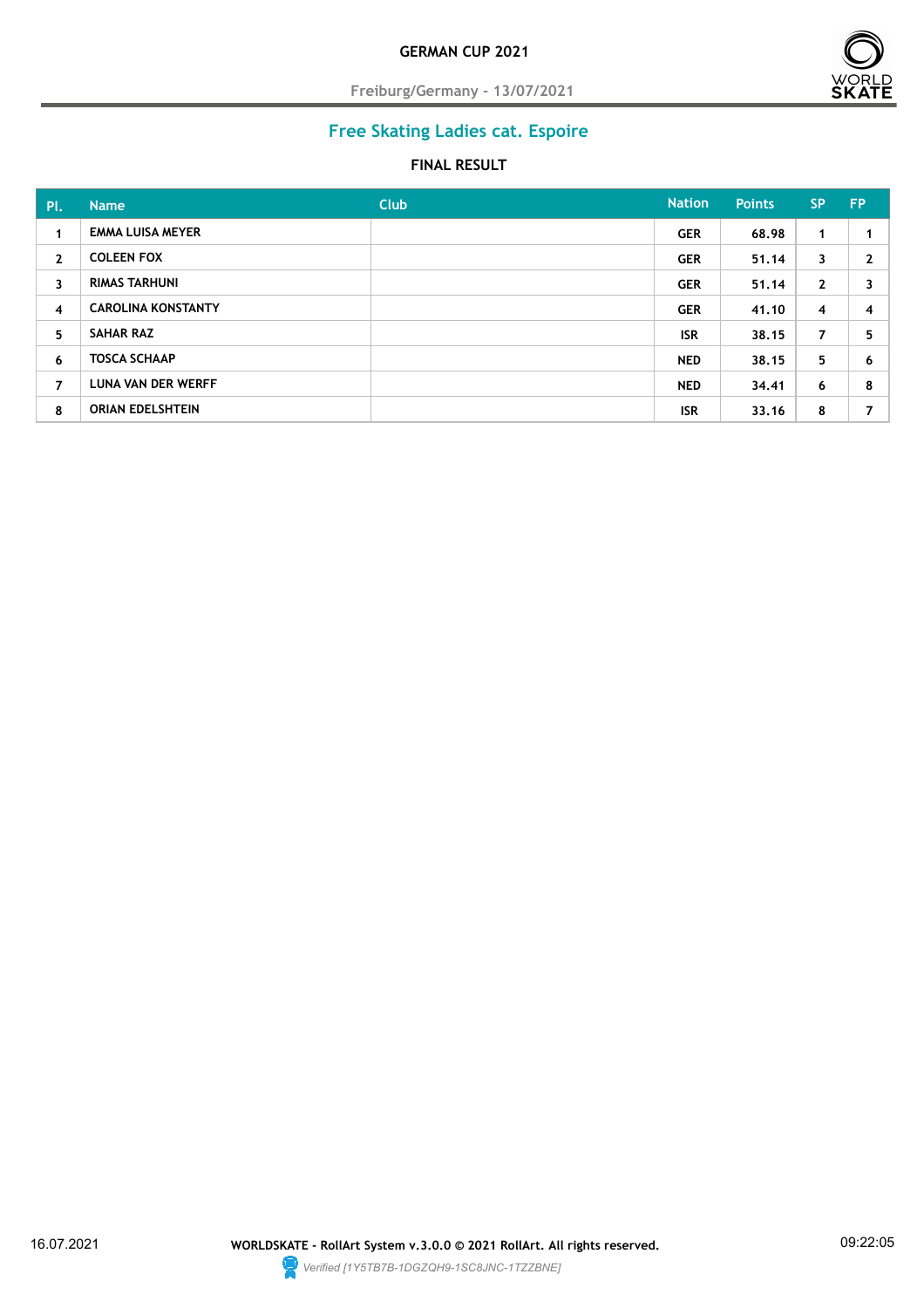

**Freiburg/Germany - 13/07/2021**

# **Free Skating Men cat. Cadets**

### **FINAL RESULT REVISED**

| Pl. | <b>Name</b>            | <b>Club</b> | <b>Nation</b> | <b>Points</b> | <b>SP</b> | <b>FP</b> |
|-----|------------------------|-------------|---------------|---------------|-----------|-----------|
|     | <b>DANIELE RICCI</b>   |             | <b>ITA</b>    | 95,71         |           |           |
| ຳ   | <b>MANUEL CIONI</b>    |             | <b>ITA</b>    | 74.07         |           |           |
| 3   | <b>MAX NOACK</b>       |             | <b>GER</b>    | 54.74         | 4         |           |
| 4   | <b>TIJMEN HENDRIKS</b> |             | <b>NLD</b>    | 47,33         |           | д         |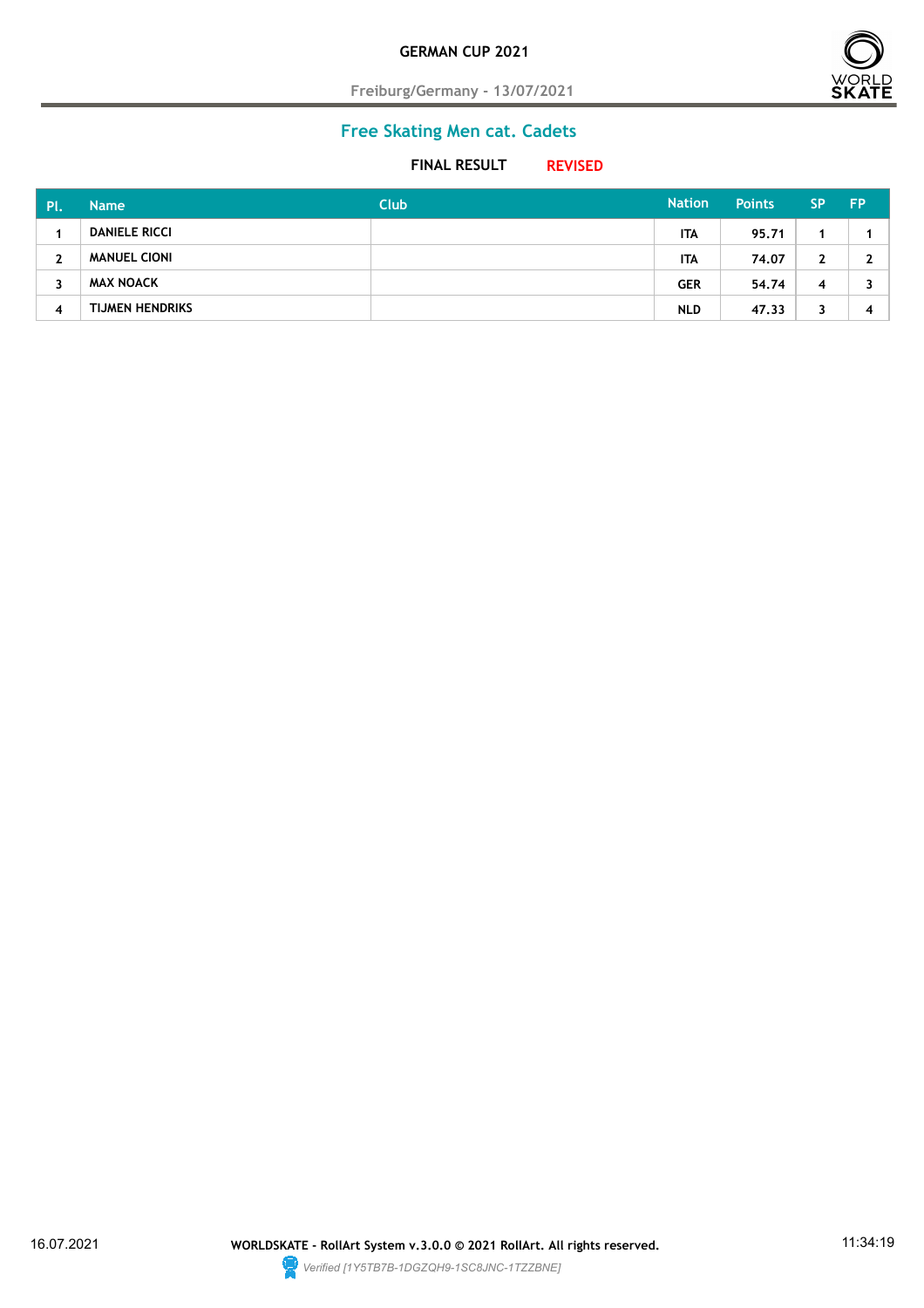

**Freiburg/Germany - 13/07/2021**

## **Free Skating Men cat. Espoire**

| IPI. | <b>Name</b>            | Club | <b>Nation</b> | <b>Points</b> | <b>SP</b> | <b>FP</b> |
|------|------------------------|------|---------------|---------------|-----------|-----------|
|      | <b>TIZIANO MARTINO</b> |      | <b>GER</b>    | 74.60         |           |           |
| -    | <b>MAX GRÜSCHOW</b>    |      | <b>GER</b>    | 52.03         |           |           |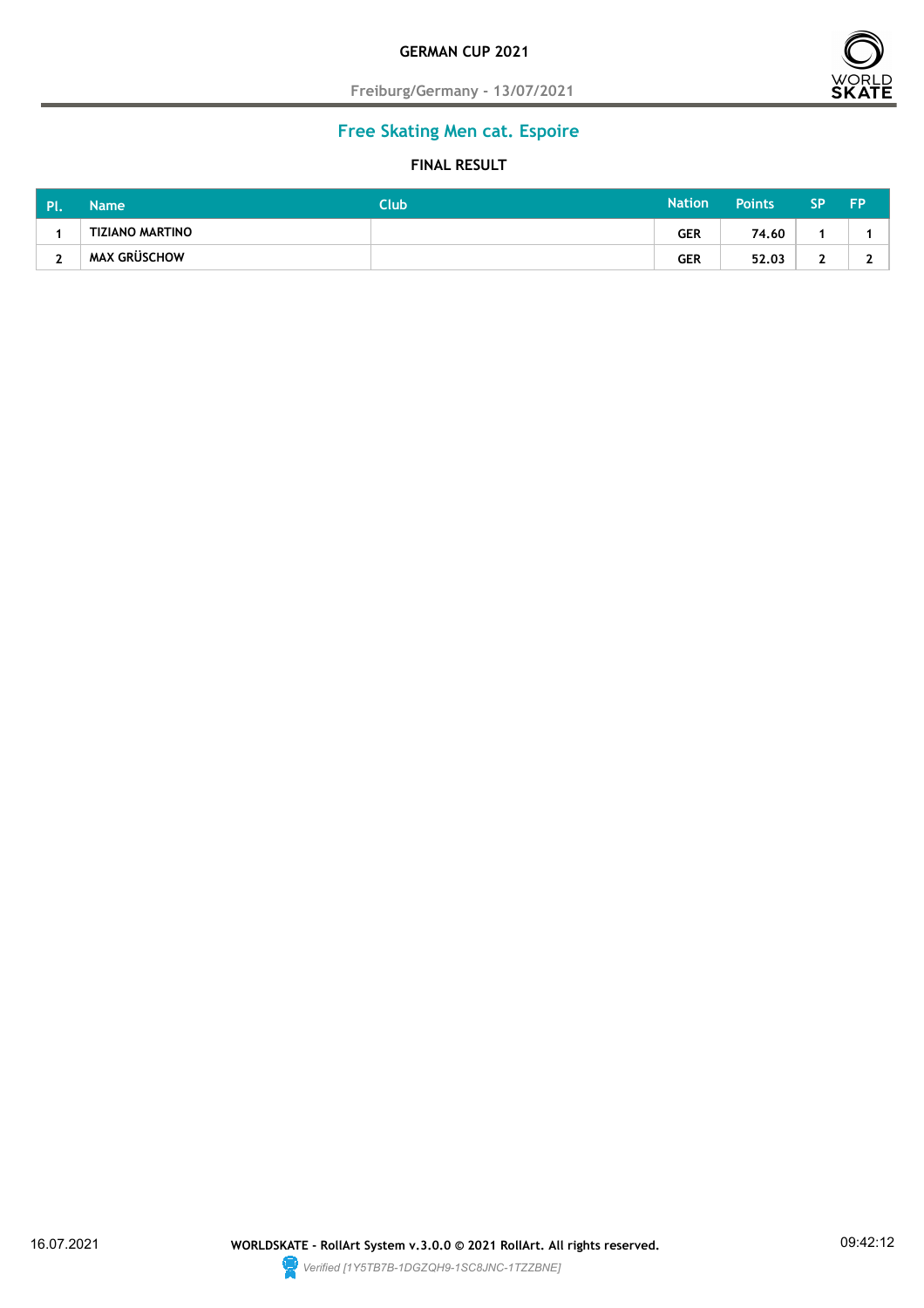

**Freiburg/Germany - 13/07/2021**

# **Free Skating Ladies cat. Juniores**

| PL                 | <b>Name</b>              | <b>Club</b> | <b>Nation</b> | <b>Points</b> | <b>SP</b> | <b>FP</b> |
|--------------------|--------------------------|-------------|---------------|---------------|-----------|-----------|
|                    | DARIA ALEXANDRA MATEI    |             | <b>ROU</b>    | 130.55        |           |           |
| $\mathbf{2}$       | <b>AGNESE MORI</b>       |             | <b>ITA</b>    | 117.51        | 2         | າ         |
| 3                  | <b>GIULIA FRANCONI</b>   |             | <b>ITA</b>    | 112.87        | 3         | 4         |
| $\overline{\bf 4}$ | <b>GABRIELLA RAGOSTA</b> |             | <b>ITA</b>    | 110.09        | 4         | כ         |
| 5                  | ANNE SOPHIE SCHIEFER     |             | <b>GER</b>    | 83.05         | 5.        | 5         |
| 6                  | SHIR BANAY               |             | <b>ISR</b>    | 61.63         | 6         | 6         |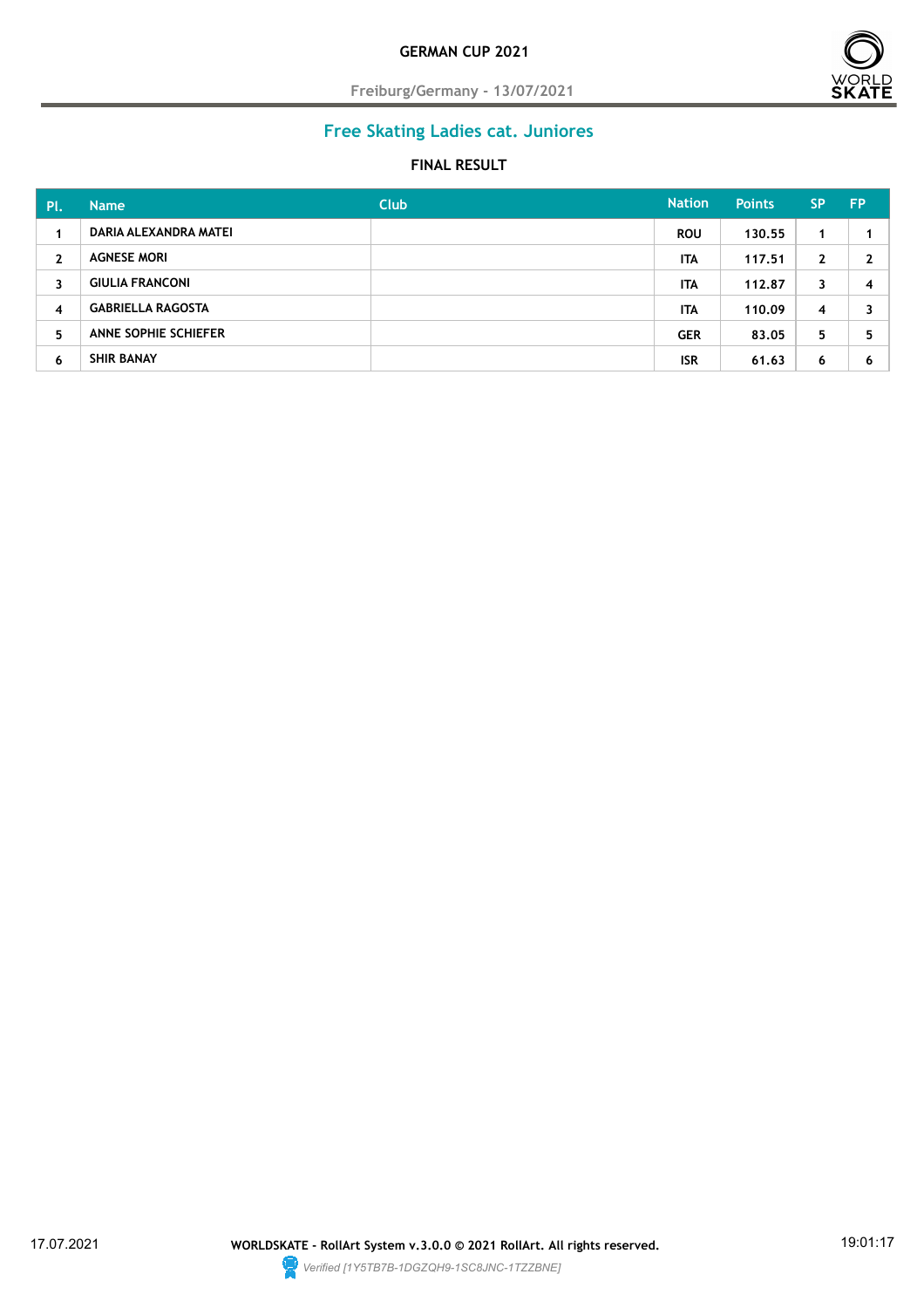

**Freiburg/Germany - 13/07/2021**

# **Free Skating Ladies cat. Seniores**

| Pl.                     | <b>Name</b>                  | <b>Club</b> | <b>Nation</b> | <b>Points</b> | <b>SP</b>      | <b>FP</b> |
|-------------------------|------------------------------|-------------|---------------|---------------|----------------|-----------|
| 1                       | <b>VIOLA PIERONI</b>         |             | <b>ITA</b>    | 130.95        | 1              | 2         |
| $\mathbf{2}$            | <b>GRETA PICCARDO</b>        |             | <b>ITA</b>    | 124.14        | 3              |           |
| $\overline{\mathbf{3}}$ | <b>LUDOVICA RICCARDO</b>     |             | <b>ITA</b>    | 115.22        | 4              | 3         |
| $\overline{\mathbf{4}}$ | <b>BRUNA DE CASTRO WURTS</b> |             | <b>BRA</b>    | 113.96        | $\mathbf{2}$   | 4         |
| 5                       | NATALIE ROTHENBÄCHER         |             | <b>GER</b>    | 94.97         | 8              | 5         |
| 6                       | <b>SOFIE HOFFERBERTH</b>     |             | <b>GER</b>    | 93.20         | $\overline{7}$ | 6         |
| 7                       | <b>ANA REJEC</b>             |             | <b>SLO</b>    | 93.13         | 5              | 8         |
| 8                       | <b>KLARA REJEC</b>           |             | <b>SLO</b>    | 87.98         | 6              | 7         |
| 9                       | <b>LINA GONCHARENKO</b>      |             | <b>GER</b>    | 69.22         | 9              | 9         |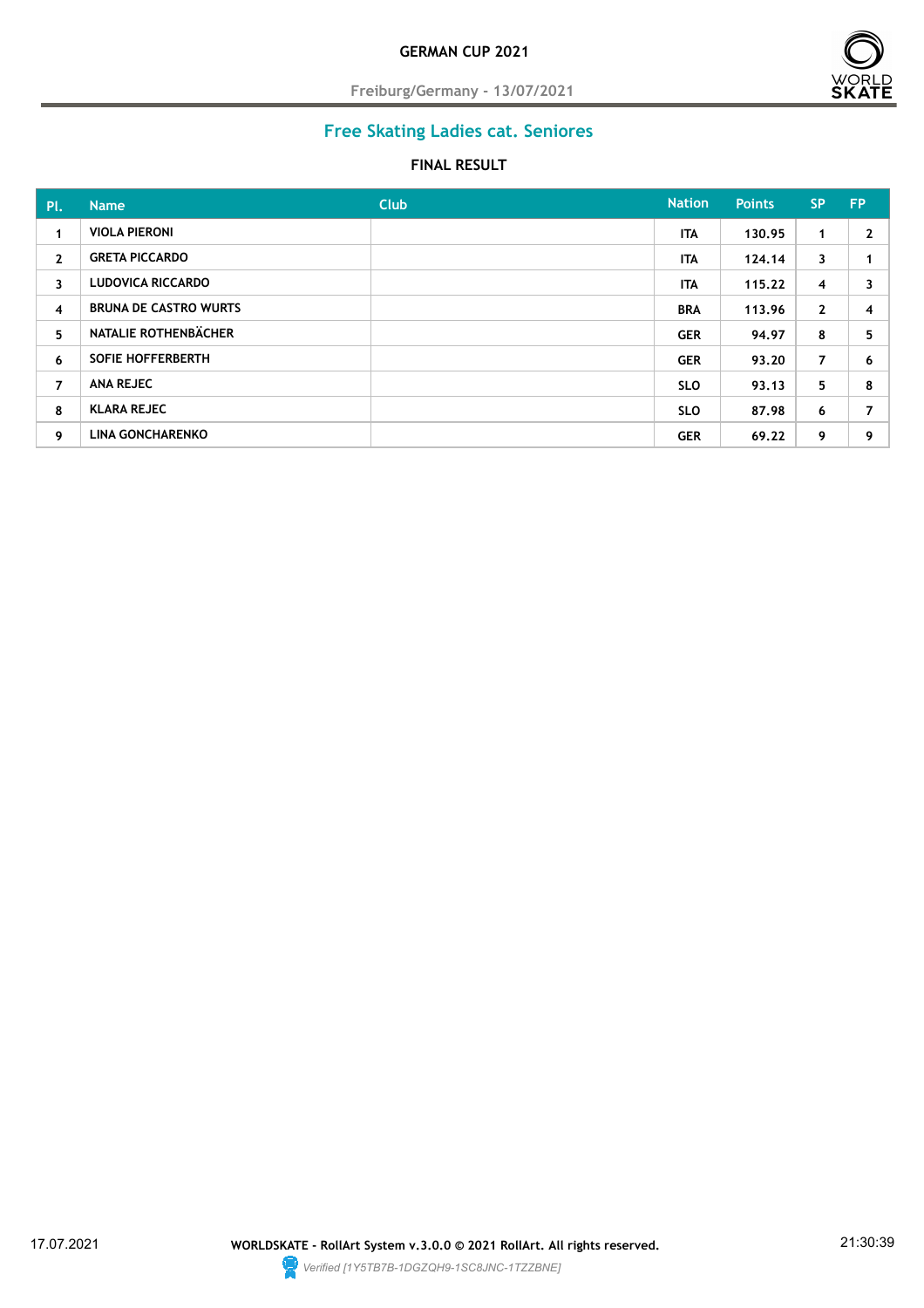

**Freiburg/Germany - 13/07/2021**

# **Free Skating Ladies cat. Youth**

| Pl.          | <b>Name</b>                  | <b>Club</b> | <b>Nation</b> | <b>Points</b> | <b>SP</b>    | <b>FP</b> |
|--------------|------------------------------|-------------|---------------|---------------|--------------|-----------|
|              | <b>GIOIA FIORI</b>           |             | <b>ITA</b>    | 163.87        |              |           |
| $\mathbf{z}$ | ALESSIA SIMONCINI            |             | <b>ITA</b>    | 93.90         | $\mathbf{2}$ | າ         |
| 3            | <b>MICAELA MARCELLONI</b>    |             | <b>DOM</b>    | 81.14         | 3            |           |
| 4            | <b>FEDERICA PIZZINGRILLI</b> |             | <b>ITA</b>    | 73.60         | 4            | 4         |
| 5            | <b>RICARDA ZANDER</b>        |             | <b>GER</b>    | 54.17         | 5            | 5         |
| 6            | <b>SARA SARIC</b>            |             | <b>CRO</b>    | 33.37         | 6            | 6         |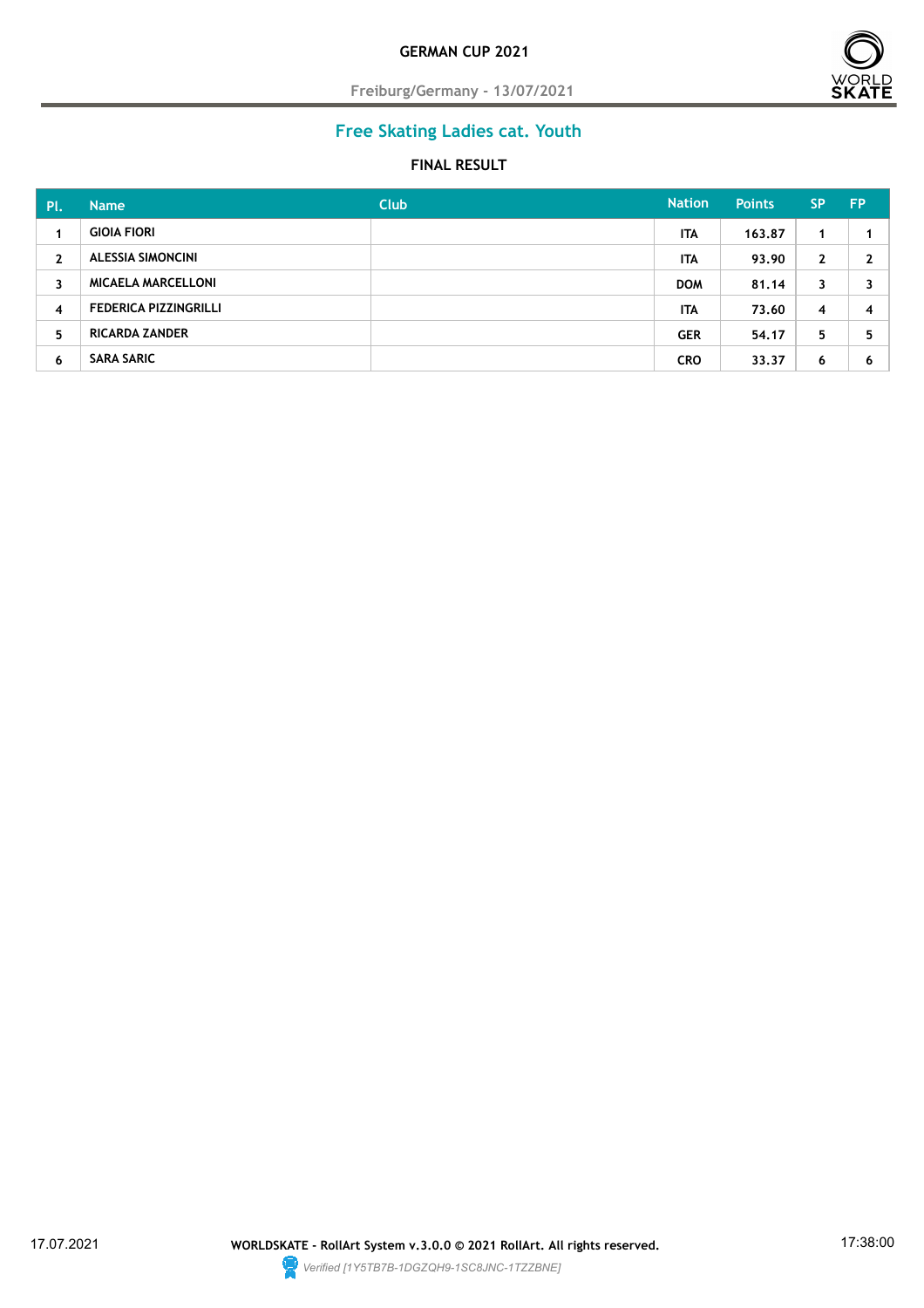

**Freiburg/Germany - 13/07/2021**

## **Free Skating Men cat. Juniores**

#### **FINAL RESULT REVISED**

| Pl.                     | <b>Name</b>             | <b>Club</b> | <b>Nation</b> | <b>Points</b> | <b>SP</b> | <b>FP</b> |
|-------------------------|-------------------------|-------------|---------------|---------------|-----------|-----------|
|                         | <b>JACOPO CAMPOLI</b>   |             | <b>ITA</b>    | 134.56        |           |           |
| 2                       | <b>KEVIN BOVARA</b>     |             | <b>ITA</b>    | 127.87        | 2         | ∍         |
| 3                       | <b>ELVIS MARTINELLO</b> |             | <b>ITA</b>    | 112.03        |           |           |
| $\overline{\mathbf{A}}$ | <b>NOAH HIRSCH</b>      |             | <b>GER</b>    | 98.67         | 4         | 4         |
| 5                       | <b>BAPTISTE PIERSON</b> |             | <b>FRA</b>    | 82.50         | 5         |           |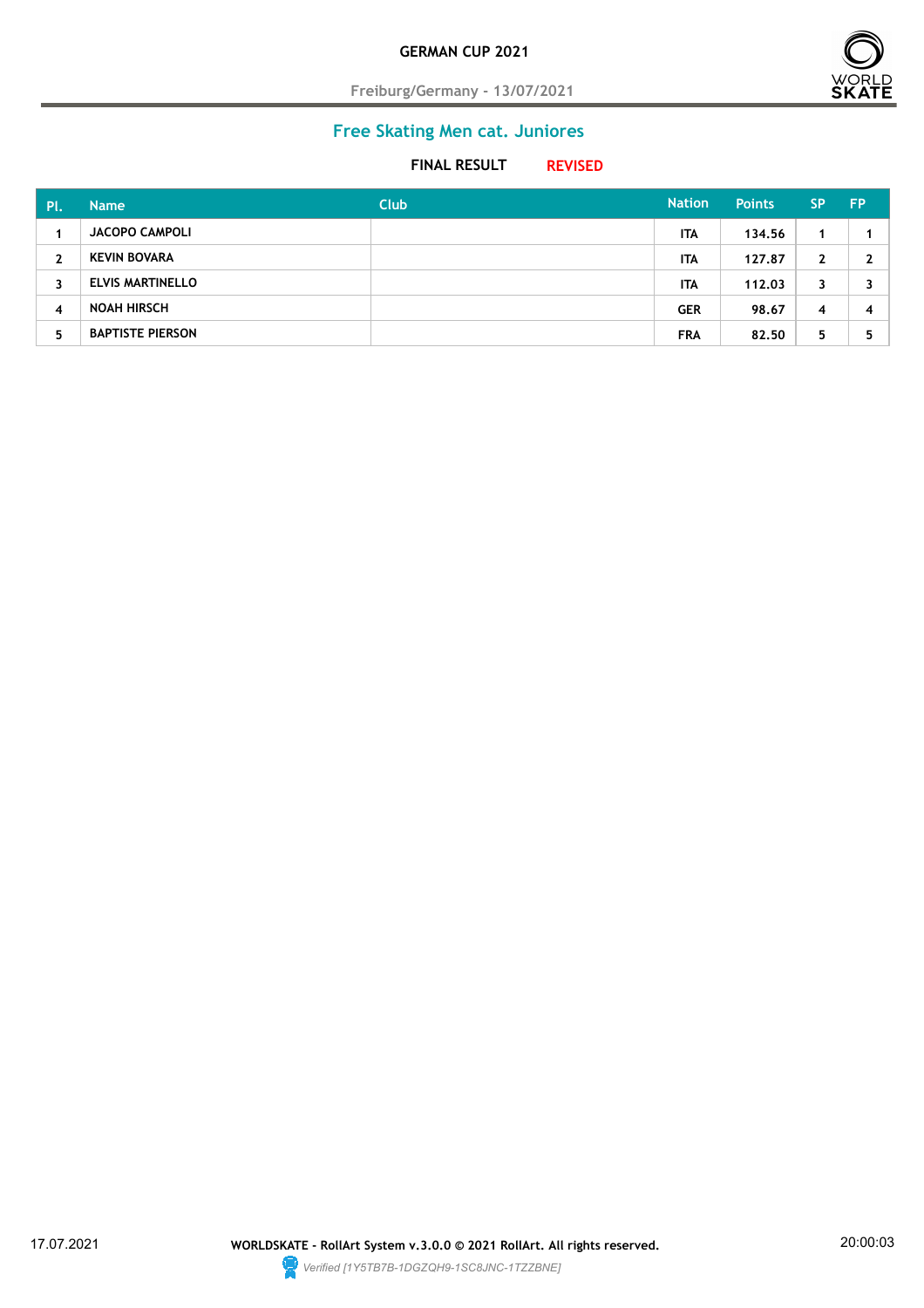

**Freiburg/Germany - 13/07/2021**

## **Free Skating Men cat. Seniores**

| PI.                     | <b>Name</b>                    | <b>Club</b> | <b>Nation</b> | <b>Points</b> | <b>SP</b> | <b>FP</b> |
|-------------------------|--------------------------------|-------------|---------------|---------------|-----------|-----------|
|                         | <b>MARCO GIUSEPPE GIUSTINO</b> |             | <b>ITA</b>    | 185.15        |           |           |
| $\mathbf{2}$            | <b>DANILO GELAO</b>            |             | <b>ITA</b>    | 162.08        | າ         |           |
| 3                       | TIM SCHUBERT                   |             | <b>GER</b>    | 155.74        | 3         |           |
| $\overline{\mathbf{A}}$ | <b>MARCO FABIO TOPAZIO</b>     |             | <b>ITA</b>    | 116.55        | 4         |           |